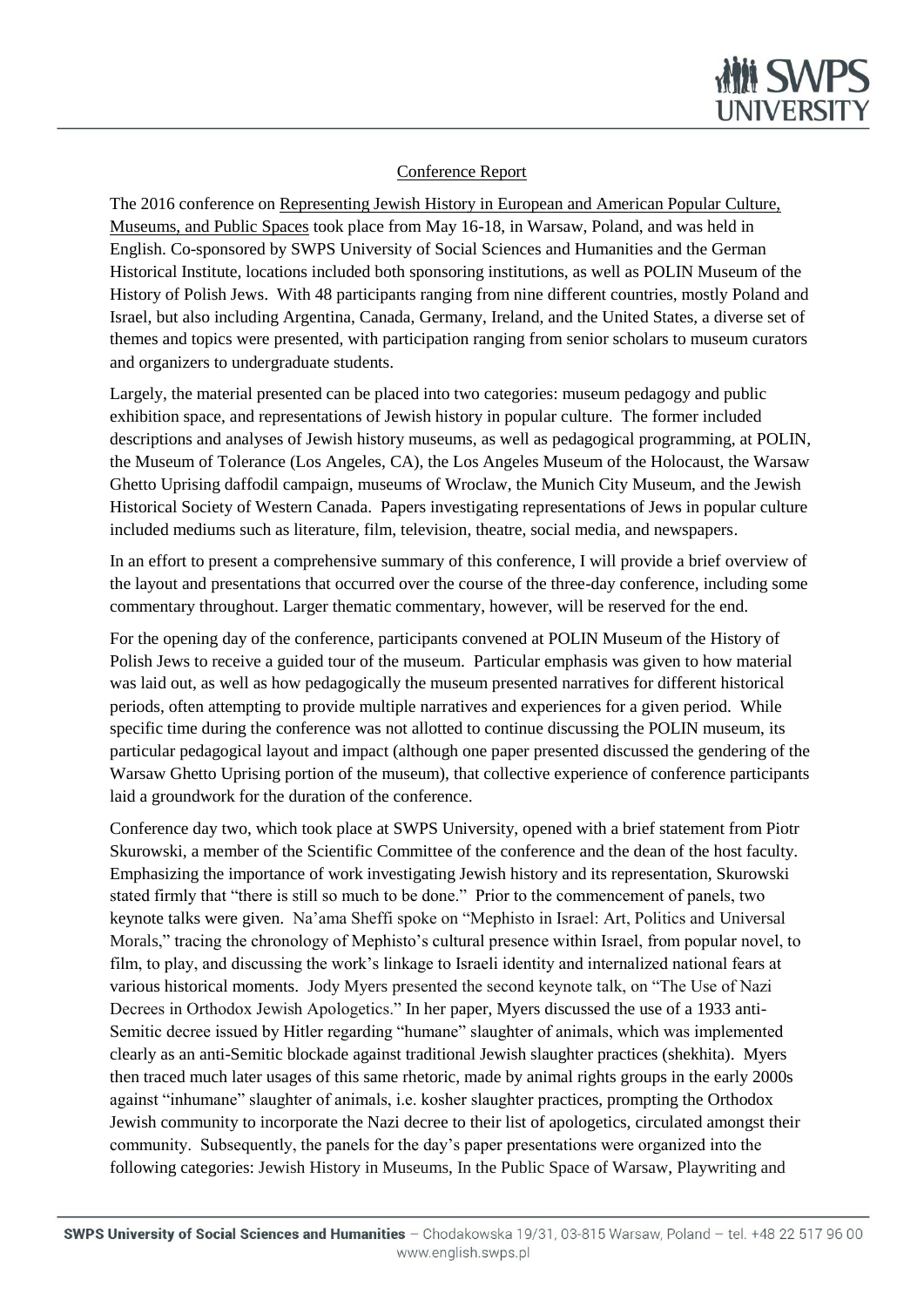

Filmmaking, Ways of Representing Jewish History and Culture, Holocaust and Jewish Culture Education, and Holocaust Memory in Israel. Overlapping with the afternoon panels, a workshop was offered to student scholars on "Documenting Experiences of Grandparents' Generation."

The second day's events were most representative of the internationality of the conference, featuring topics regarding Jewish historical representation in Argentina, Ireland, Israel, Poland, Canada, Germany, and the United States. The day's offerings, in sum, presented a nice balance between examining museums and public space, sociocultural representations, and pedagogy.

The final day of the conference, which took place at the German Historical Institute, featured a keynote talk by Sara Bender entitled "Jews through Polish eyes – The Image of Jews as reflected in the Diaries written in Hiding by Leib Rochman and Haim Einhorn, 1942-1944." The paper sessions for that day were as follows: Between Shtetl-World and American Culture, From Polish National and Local Discourse, Film and TV, and The Holocaust and Its Legacy in Popular Culture. Day three ended with a film created by three Israeli students from Sapir College, entitled "Safeguarding of Private Memories."

The day's first event, the keynote paper by Sara Bender, proved to be one of the most provocative and discussion-provoking events of the entire conference. Bender's paper featured excerpts from diaries of Holocaust survivors who were hidden during the war by rural Poles in the Polish countryside. Unlike other Poles who helped save Jews during the war, however, the names of these protectors were not given to Yad Vashem (The World Holocaust Remembrance Center), and so Bender's paper took the position of arguing for why this would be the case: in her words, though some Poles protected Jewish lives during the war, they were the extreme anomaly; the overall negative Polish perception of Jews, presented through the survivor's diaries, is made plain through active Polish participation in wartime Jewish destruction. This paper prompted passionate responses from numerous conference attendees, many of whom felt the broad statements made about Poles during wartime were not warranted by the limited evidence found in diaries and primary source texts being utilized. What this paper does show, however, is the persisting difficulty in addressing, deconstructing, and analyzing wartime actions of Poles, given the type of primary source materials that remain.

Some of the most compelling work during the conference came from scholars working in and looking at Polish efforts to engage and reconcile with Jewish history, particularly in a Polish context, as well as through Jewish-Polish hybrid projects. Papers about this work included Katarzyna Łaziuk's, "Preserving the Memory of Polish Jews – Practical Ideas" about her own pedagogical work with school students in Poland, and Jacek Konik's paper, "Jewish history and culture: program for inservice teacher training in Poland," about his work with the Warsaw Family Alliance organization. Furthermore, several papers offered preliminary glimpses into new initiatives for Polish-Jewish cooperation and co-creation. This included Agnieszka Pindera's paper about the POLIN Museum's artistic residency program for bringing in artists working in Jewish subjects to the Warsaw area ("Artistic Residencies at the POLIN Museum of the History of Polish Jews – a case study for a historical museum becoming a centre for creative work"). Additionally, Sabine Stach's paper, "Tracing Korczak and Karski. . . Narrating Jewish History in Commercial Guided Tours – Warsaw as a Case Study," about free tours of Warsaw, offered an intriguing look into the more touristic historyrelated endeavors being pursued by itinerant Polish tour companies throughout Poland.